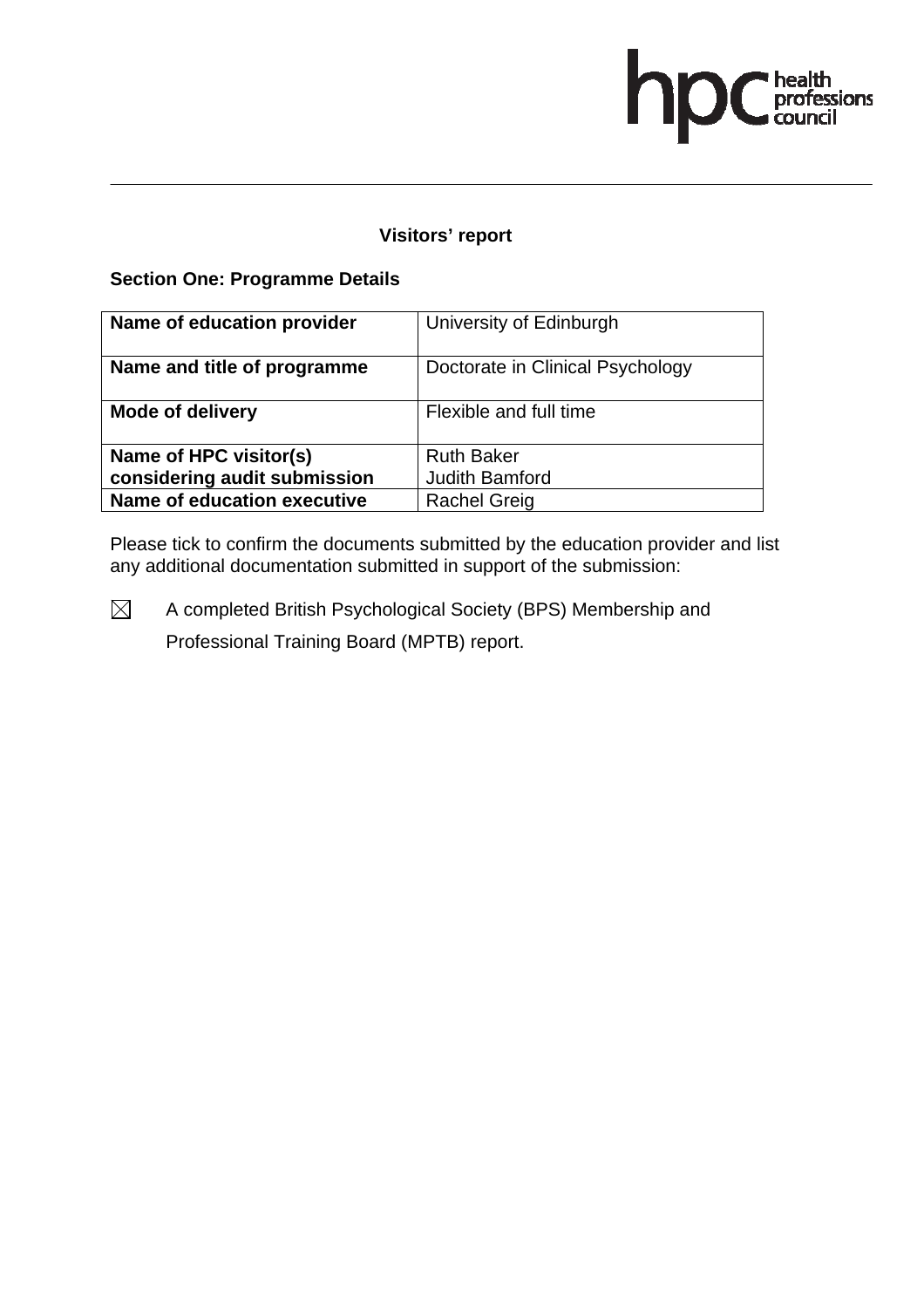Please select one of the following recommendations to the Education and Training Committee –

| The following clarification/documentation (delete as appropriate) is |
|----------------------------------------------------------------------|
| required before a final decision can be reached:-                    |

- $\boxtimes$  The approval visit scheduled for the academic year 2011/2012 is the most appropriate method to assess the programme against the standards of education and training (SETs) and reconfirm ongoing approval of the programme.
- $\Box$  An approval visit is required before, and to replace, the currently scheduled visit in the academic year 2011/2012 to assess the programme against the standards of education and training and reconfirm ongoing approval of the programme.

**Visitors' signatures: Name: Ruth Baker Date: 24 September 2009** 

**Name: Judith Bamford Date: 24 September 2009** 

| Date       | Ver. | Dept/Cmte | Doc Type | <b>Title</b>                 | <b>Status</b> | Int. Aud. |
|------------|------|-----------|----------|------------------------------|---------------|-----------|
| 2009-09-24 | a    | EDU       | APV      | Mid cycle visitors' report - | Draft         | Public    |
|            |      |           |          | Edinburgh - Doc PPCL - FT,   | DD: None      | RD: None  |
|            |      |           |          | flexible                     |               |           |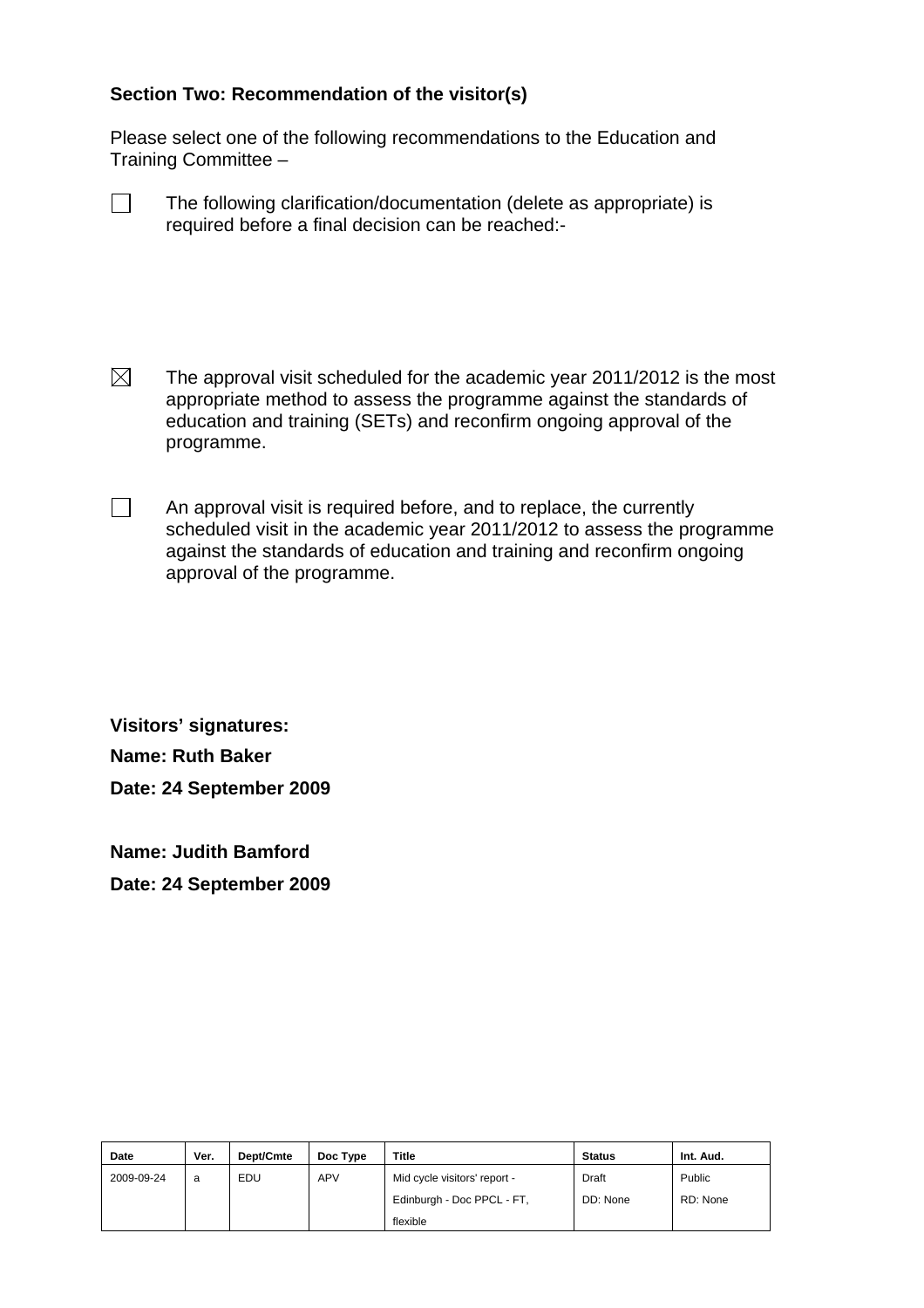### **Visitors' report**

### **Section One: Programme Details**

| Name of education provider   | <b>Newcastle University</b>                    |
|------------------------------|------------------------------------------------|
| Name and title of programme  | Doctorate in Applied Educational<br>Psychology |
| <b>Mode of delivery</b>      | Full time                                      |
| Name of HPC visitor(s)       | <b>Ruth Baker</b>                              |
| considering audit submission | <b>Judith Bamford</b>                          |
| Name of education executive  | <b>Rachel Greig</b>                            |

Please tick to confirm the documents submitted by the education provider and list any additional documentation submitted in support of the submission: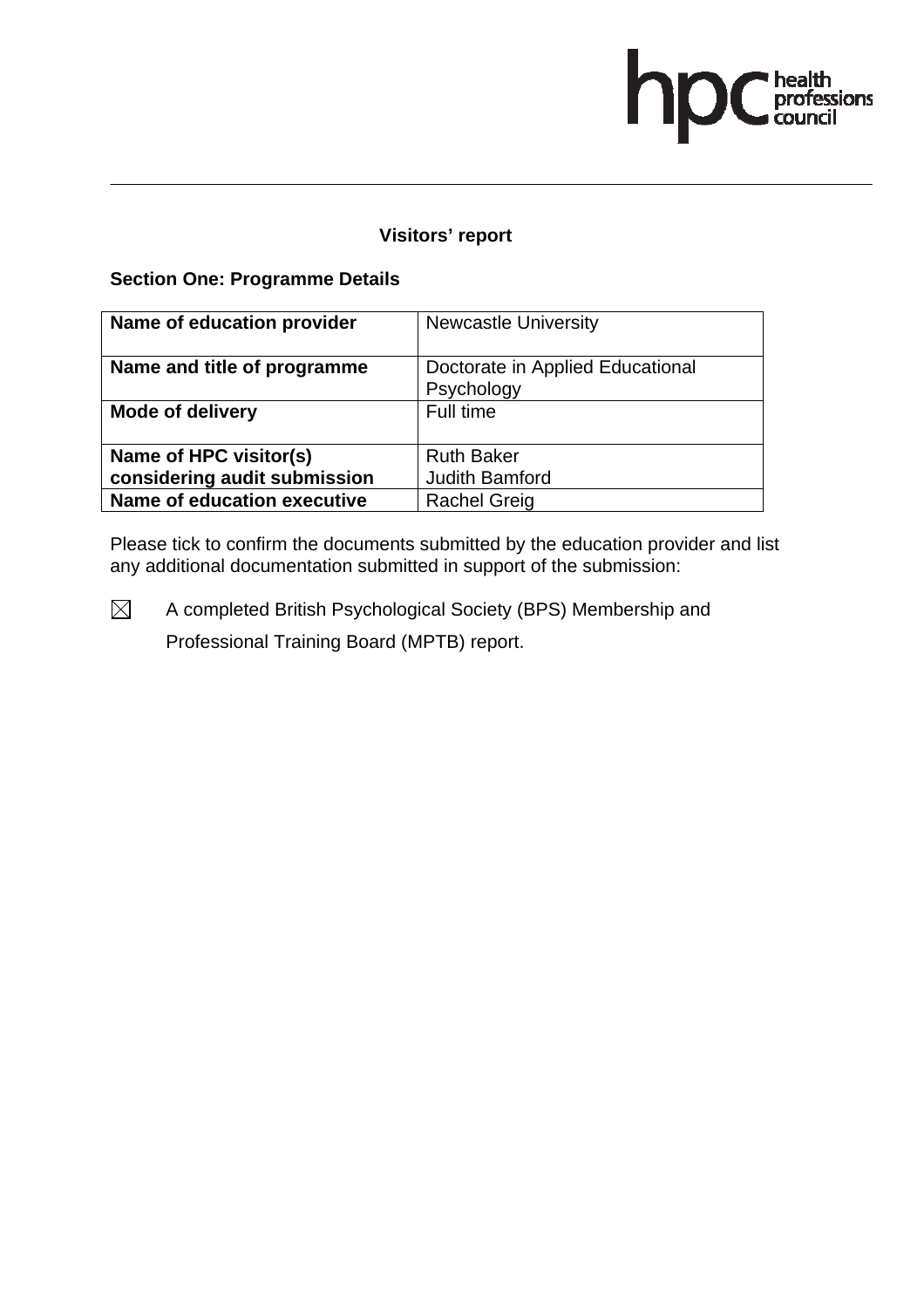Please select one of the following recommendations to the Education and Training Committee –

| The following clarification/documentation (delete as appropriate) is |
|----------------------------------------------------------------------|
| required before a final decision can be reached:-                    |

- $\boxtimes$  The approval visit scheduled for the academic year 2011/2012 is the most appropriate method to assess the programme against the standards of education and training (SETs) and reconfirm ongoing approval of the programme.
- $\Box$  An approval visit is required before, and to replace, the currently scheduled visit in the academic year 2011/2012 to assess the programme against the standards of education and training and reconfirm ongoing approval of the programme.

**Visitors' signatures: Name: Ruth Baker Date: 24 September 2009** 

**Name: Judith Bamford** 

**Date: 24 September 2009** 

| <b>Date</b> | Ver. | Dept/Cmte | Doc Type   | Title                        | <b>Status</b> | Int. Aud. |
|-------------|------|-----------|------------|------------------------------|---------------|-----------|
| 2009-09-24  | a    | EDU       | <b>APV</b> | Mid cycle visitors' report - | Draft         | Public    |
|             |      |           |            | Newcastle - Doc PPE - FT     | DD: None      | RD: None  |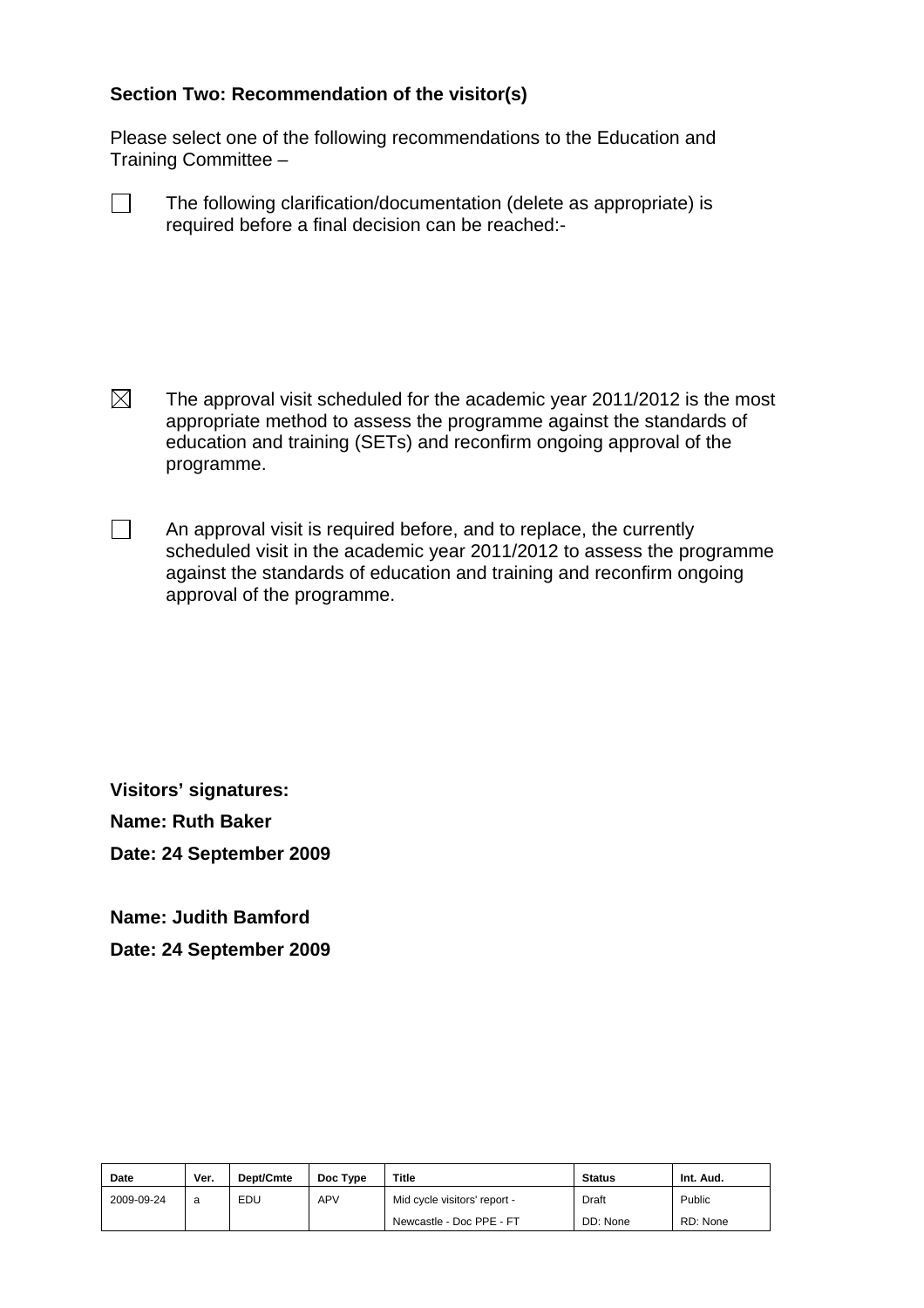### **Visitors' report**

### **Section One: Programme Details**

| Name of education provider   | University of Nottingham                       |
|------------------------------|------------------------------------------------|
| Name and title of programme  | Doctorate in Applied Educational<br>Psychology |
| <b>Mode of delivery</b>      | Full time                                      |
| Name of HPC visitor(s)       | <b>Ruth Baker</b>                              |
| considering audit submission | <b>Judith Bamford</b>                          |
| Name of education executive  | <b>Rachel Greig</b>                            |

Please tick to confirm the documents submitted by the education provider and list any additional documentation submitted in support of the submission: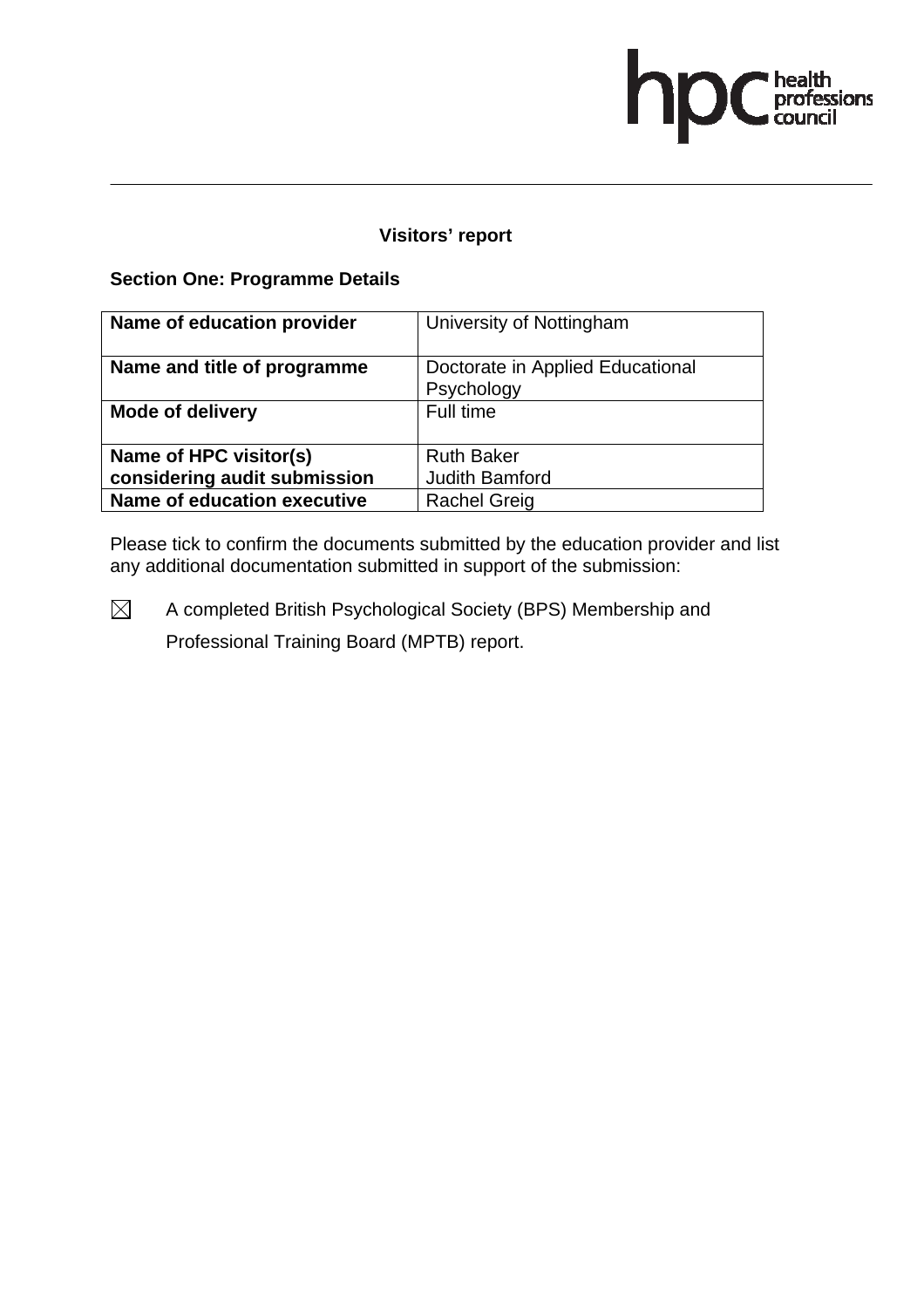Please select one of the following recommendations to the Education and Training Committee –

| The following clarification/documentation (delete as appropriate) is |
|----------------------------------------------------------------------|
| required before a final decision can be reached:-                    |

- $\boxtimes$  The approval visit scheduled for the academic year 2011/2012 is the most appropriate method to assess the programme against the standards of education and training (SETs) and reconfirm ongoing approval of the programme.
- $\Box$  An approval visit is required before, and to replace, the currently scheduled visit in the academic year 2011/2012 to assess the programme against the standards of education and training and reconfirm ongoing approval of the programme.

**Visitors' signatures: Name: Judith Bamford Date: 24 September 2009** 

**Name: Ruth Baker Date: 24 September 2009** 

| Date       | Ver. | Dept/Cmte | Doc Type   | <b>Title</b>                 | <b>Status</b> | Int. Aud. |
|------------|------|-----------|------------|------------------------------|---------------|-----------|
| 2009-09-24 | a    | EDU       | <b>APV</b> | Mid cycle visitors' report - | Draft         | Public    |
|            |      |           |            | Nottingham - Doc PPE - FT    | DD: None      | RD: None  |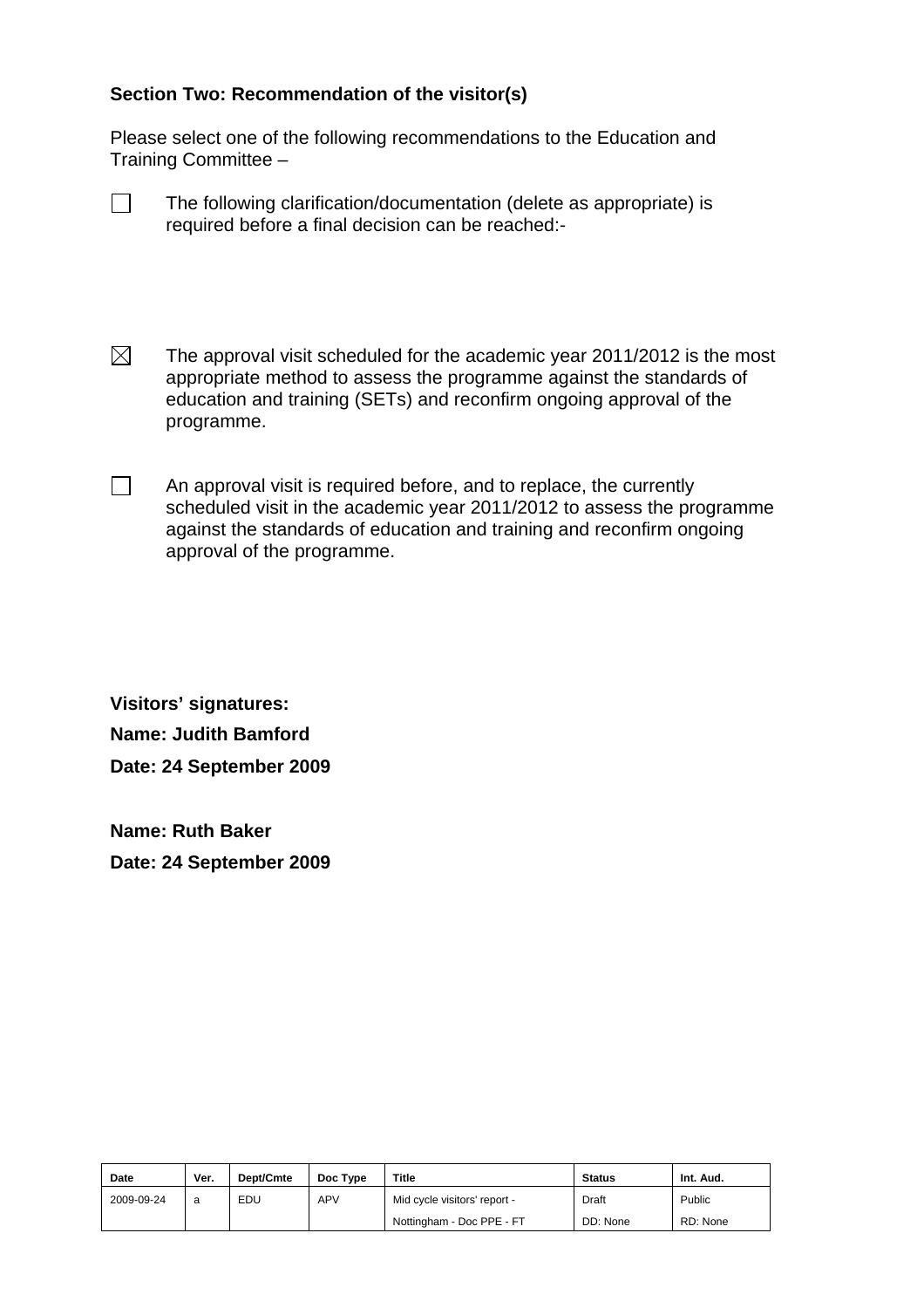## **Visitors' report**

### **Section One: Programme Details**

| Name of education provider   | Queen's University of Belfast       |  |
|------------------------------|-------------------------------------|--|
| Name and title of programme  | Doctorate in Educational, Child and |  |
|                              | <b>Adolescent Psychology</b>        |  |
| <b>Mode of delivery</b>      | Full time                           |  |
| Name of HPC visitor(s)       | <b>Ruth Baker</b>                   |  |
| considering audit submission | <b>Judith Bamford</b>               |  |
| Name of education executive  | <b>Rachel Greig</b>                 |  |

Please tick to confirm the documents submitted by the education provider and list any additional documentation submitted in support of the submission: